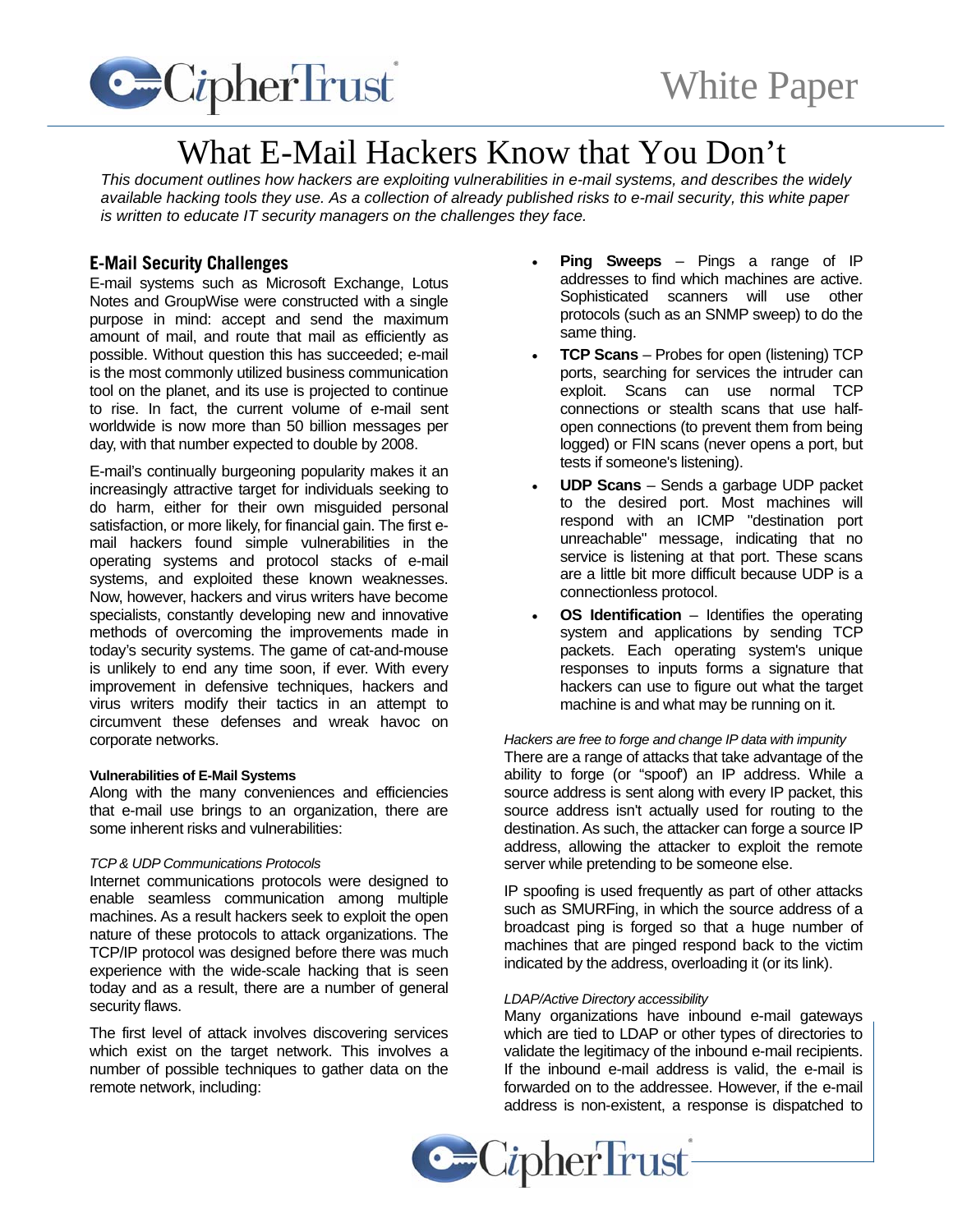the sender notifying them of the invalid e-mail address. Hackers exploit this inherent "politeness" of the e-mail systems to gain access to valid addresses. They then unleash Directory Harvest Attacks (DHA), whereby a program guesses at possible e-mail addresses within a domain and attempts to send a message to that domain. In a situation such as this, the e-mail gateway rejects those addresses that are invalid. By process of elimination, addresses that are not rejected are deemed valid by the hacker, spammer, or virus writer and added to their database of legitimate addresses.

Servers can be instructed not to reject bad addresses; however, this can result in a never-ending increase in mail volume which must be processed by the organization.

# *Social engineering*

Unfortunately, the trusting nature of most people makes them vulnerable to social engineering from a hacker. In these attacks, a hacker may use a tool as simple as an Internet search to find legitimate e-mail addresses within an organization. The hacker will then send an e-mail to the known valid address in order to elicit a response. If a response is received, the hacker will examine the headers in order to determine the path followed by valid mail within the organization. Additionally, this information can be used to set up attacks at the machine level, or over the phone using more social engineering techniques, to glean login/password information.

# *Misguided belief in the firewall as adequate protection*

A common misunderstanding is that firewalls recognize e-mail-borne attacks and block them.

Firewalls simply control network-based connectivity and usually perform no scrutiny upon traffic coming through on the standard e-mail port (port 25) through them. The firewall administrator adds rules that allow specific types of network level traffic to go through the firewall. For example, a typical corporate firewall allows mail traffic to pass through unimpeded, thus the firewall assumes that any traffic being passed on port 25 is indeed e-mail. This assumption is extremely faulty as an attacker may also use port 25 to deliver an attack, thus bypassing any protection the firewall might provide.

# **How Hackers Attack**

Multiple different mail servers are used in today's enterprises; chosen for performance, price, name recognition or any of a number of other reasons, servers such as Lotus Notes and Microsoft Exchange dominate the corporate e-mail landscape. Once a company has chosen a mail server, it is essentially beholden to that brand, as the primary server platforms

are not interoperable. Each different mail server has its own set of known vulnerabilities, giving resourceful hackers ample opportunity to search for weaknesses. Once these weaknesses are identified, a single hacker can take down an entire rack of mail servers in the blink of an eye.. The following sections outline some of the vulnerabilities widely known within hacking circles and explain how hackers are able to take advantage of these security holes.

# *IMAP & POP Vulnerabilities*

Hackers have found a number of issues in both IMAP & POP servers that are exploited. Items such as dictionary attacks can expose sensitive e-mail which is stored on an IMAP or POP server. There are countless tools available for performing these attacks and the graphical nature of many of these tools make it simple for even a novice to perform these attacks. Additionally, weak passwords are common vulnerabilities in these protocols. Many organizations do not have adequate controls for password strength, thus end users will use passwords which can easily be broken. Lastly, there may be concerns about defects or bugs in various IMAP and POP services which can leave them susceptible to other types of exploits such as buffer overflows.

#### *Denial-of-Service (DoS) Attacks*

- **Ping of death** Sends an invalid fragment, which starts before the end of packet, but extends past the end of the packet.
- **Syn Flood** Sends TCP SYN packet (which starts connections) very rapidly, leaving the attacked machine waiting to complete a huge number of connections, and causing it to run out of resources and start dropping legitimate connections. A new defense against this is "SYN cookies." Each side of a connection has its own sequence number. In response to a SYN, the attacked machine creates a special sequence number that is a "cookie" of the connection, then "forgets" everything it knows about the connection. It can then recreate the forgotten information about the connection when the next packets come in from a legitimate connection.
- **Loop** Sends a forged SYN packet with identical source/destination address/port so that the system goes into an infinite loop trying to complete the TCP connection.

# *System Configuration Holes*

Weaknesses in enterprise system configuration can be classified as follows:

• **Default configurations –** Most systems are shipped to customers with default, easy-to-use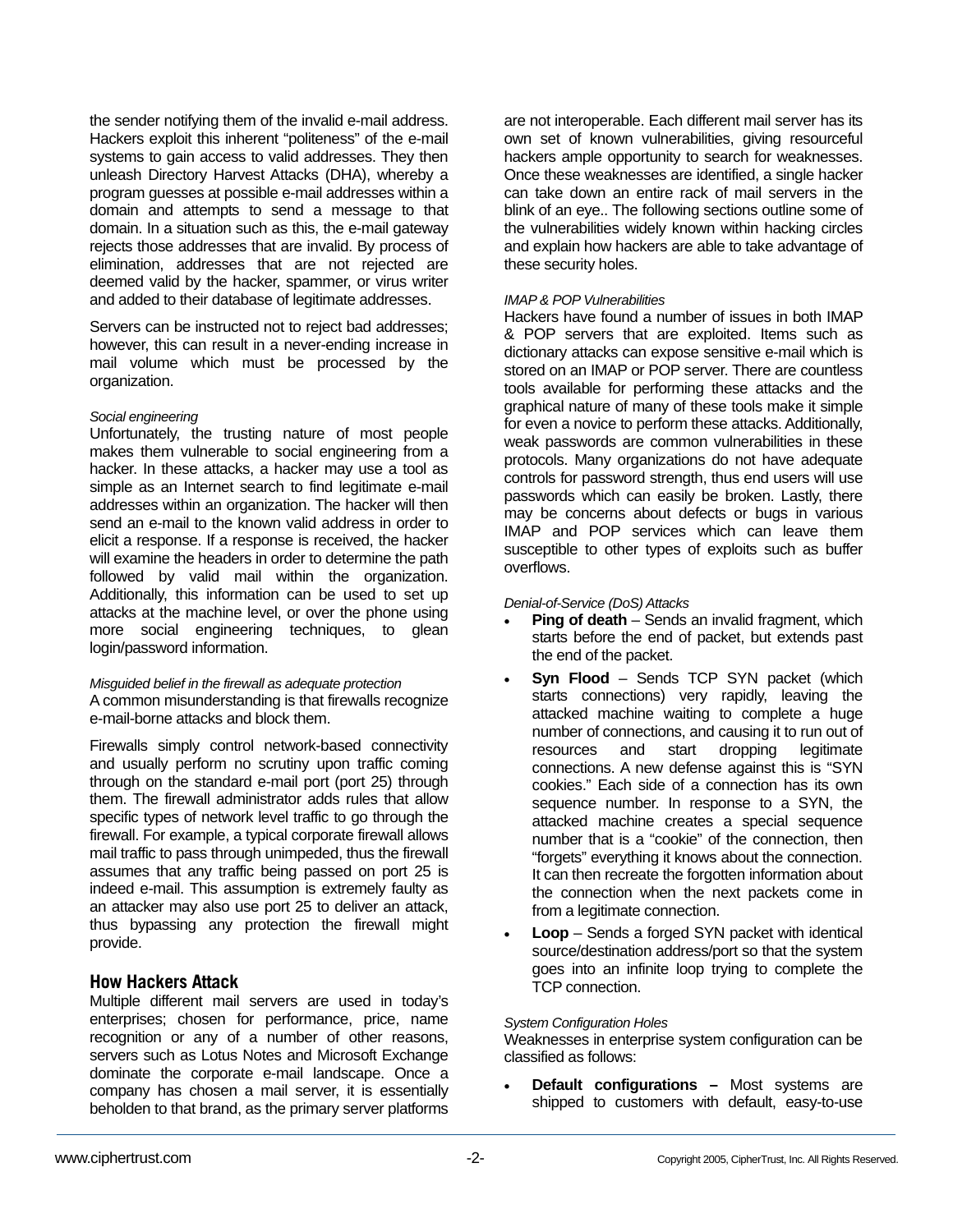configurations. Unfortunately, "easy-to-use" can mean "easy-to-break-into" as well. Almost any UNIX or WinNT machine shipped can be exploited rather easily.

- **Empty/Default root passwords** A surprising number of machines are configured with empty or default root/administrator passwords. One of the first things an intruder will do on a network is to scan all machines for empty passwords.
- **Hole creation** Virtually all programs can be configured to run in a non-secure mode which can leave unnecessary holes on the system. Additionally, sometimes administrators will inadvertently open a hole on a machine. Most administration guides will suggest that administrators turn off everything that doesn't absolutely need to run on a machine in order to avoid accidental holes. Unfortunately this is easier said than done, since many administrators aren't familiar with disabling many common services.



*To execute a Denial-of-Service (DOS) attack, a hacker uses Trojans to take control over a potentially unlimited number of zombie computers, which then take aim at a single target and flood it with traffic in an attempt to overwhelm the server.* 

# *Exploiting Software Issues*

Software bugs can be exploited in the server daemons, the client applications, the operating system, and the network stack. Software bugs can be classified in the following manner:

- **Buffer Overflows Almost all the security holes** you read about in the press are due to this problem. A typical example is a programmer who will set aside a specific number of characters to hold a login username. Hackers will look for these types of vulnerabilities, often sending longer strings than specified, including code that will be executed by the server. Hackers find these bugs in several ways. First, the source code for a lot of services is available on the net. Hackers routinely look through this code searching for programs that have buffer limitations. Hackers will also examine every place the program accepts input and try to overflow it with random data. If the program crashes, there is a good chance that carefully constructed input will allow the hacker to break into the system.
- **Unexpected Combinations** Programs usually are constructed using many layers of code, including the underlying operating system as the bottommost layer. Intruders can often send input that is meaningless to one layer, but meaningful to another when constructed properly.
- **Unhandled Input** Most programs are written to handle valid input. Most programmers do not consider what happens when somebody enters input that doesn't match the specification.

# *Exploiting the Human Factor*

Education of e-mail users by organizations regarding how hackers seek to exploit them has improved to the point that a large majority of e-mail users now have at least a rudimentary understanding of fundamental security. The basic message regarding not opening certain malicious attachment types, particularly .exe files, from unknown senders is widely known. This means the hackers are being forced to redouble their efforts in order to counteract the education that e-mail users are receiving.

Examples of hackers using sophisticated means to get users to open e-mail attachments include the following:

- **Double Extension** The Netsky, lovegate, and Klez viruses took advantage of this vulnerability. Malicious files are given double extension such as "filename.txt.exe" to trick the user into running the executable. NetSky actually would place 100 spaces between the extensions so the victim would not see the second extension. NetSky would also put the DOS command "COM" at the end of a string that appeared to be a Web address ending in .COM.
- **Password-Protected Zip File** Virus writers encrypt the virus in a password protected zip and send the file to users with the password in the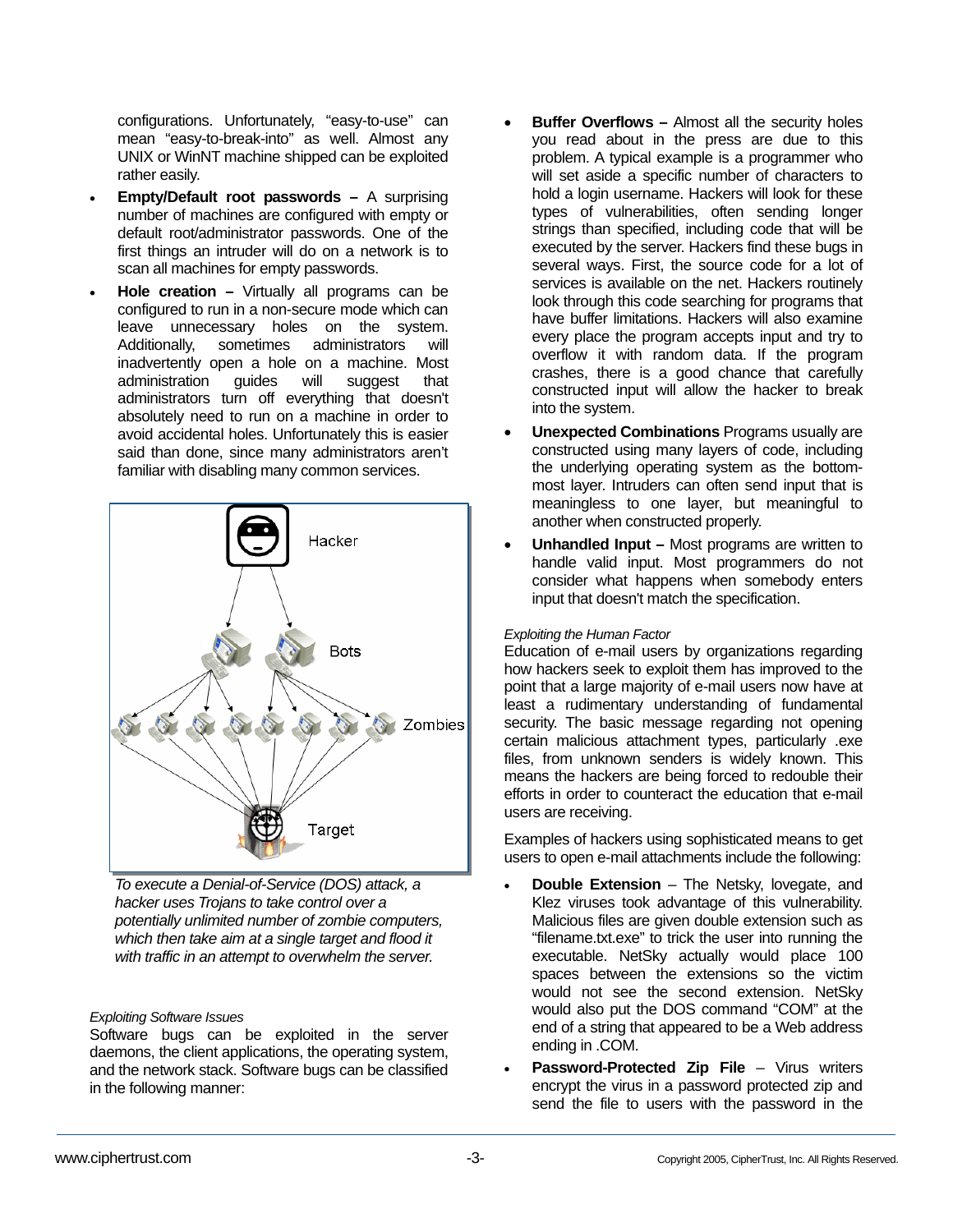message body. Since the encrypted file skips virus scanning, the end user gets what they think is legitimate e-mail. Unfortunately, in most cases this message has a look of urgency and the unsuspecting user will many times go the extra mile to open the malicious attachment.

• **Plain Trickery** – Hackers harvest e-mail addresses from LDAP servers and spoofing the "from" field with names the victim would recognize so they open the e-mail and attachments, and by trying to trick the victim into accessing a Web site. Common tactics include sending e-mails with headings with "re:" or "Re: re: re:" included to make the victim believe it is a chain e-mail. Another common header tactic is including technical terms that make the victim believe that email system error was encountered; MyDoom used this tactic effectively. The Bagle worm would use icons of text file, folders, and Excel files for executables in hopes a user would not check the filename closely. The Sober.D worm tried to fool the user into believing that it was a patch delivered from Microsoft for the MyDoom worm. Again, this message contained a malicious attachment which preyed upon the user's belief that the message was sent by a legitimate source.

# **Self-Propagation: The New Mission of Attacks**

Hackers are becoming increasingly sophisticated and are no longer content with simply gaining access to networks to cause mischief and disrupt service. Whereas hackers first spread viruses through individual networks simply because they could, we now are seeing more and more attacks that involve the use of Trojans designed to spread a virus to as many computers as possible, with the intent of taking control of these machines for nefarious purposes.

# **Trojans**

Trojans enter the victim's computer undetected, usually disguised as a legitimate e-mail attachment. Once the Trojan is opened by the unsuspecting recipient, the attacker is granted unrestricted access to the data stored on the computer. Trojans can either be hidden programs running on a computer, or hidden within a legitimate program, meaning a program that the user trusts will have functions they are not aware of. The following chart outlines some of the most popular types of Trojans used by hackers:

| Type                     | Purpose                                                                                                                                                                                                                                                                                                                                                                                                                        |
|--------------------------|--------------------------------------------------------------------------------------------------------------------------------------------------------------------------------------------------------------------------------------------------------------------------------------------------------------------------------------------------------------------------------------------------------------------------------|
| <b>Remote Access</b>     | Designed to give hacker access to<br>the victim's machine. Traditionally,<br>Trojans would listen for a connection<br>on a port that had to be available to<br>the hacker. Now Trojans will call out<br>to hackers giving access to<br>the<br>hacker to machines that are behind<br>firewall. Some Trojans<br>can<br>a<br><b>IRC</b><br>through<br>communicate<br>commands, meaning a real TCP/IP<br>connection is never made. |
| <b>Data Sending</b>      | Sends information back<br>the<br>t∩<br>hacker. Tactics include key logging,<br>searching for password files and<br>other private information.                                                                                                                                                                                                                                                                                  |
| <b>Destructive</b>       | Destroys and deletes files.                                                                                                                                                                                                                                                                                                                                                                                                    |
| <b>Denial-of-Service</b> | Gives a remote hacker the power to<br>start Distributed DoS (DDoS) attacks<br>using multiple "Zombie" computers.                                                                                                                                                                                                                                                                                                               |
| Proxy                    | Designed<br>victim's<br>the<br>to<br>turn<br>computer into<br>proxy server<br>a i<br>available to the hacker. Used for<br>anonymous TelNet, ICQ, IRC, etc. to<br>make purchases with stolen credit<br>cards, etc. Gives the hacker<br>complete anonymity as trail leads<br>back to infected computer.                                                                                                                          |

# **Spreading Viruses via Trojans**

Hybrid attacks that combine the use of Trojans and traditional viruses have become increasingly popular. An example of this is the notorious Nimba virus that used multiple methods to spread itself and managed to get past anti-virus software by using a behavior not typically associated with viruses. Nimda exploited a flaw in the MIME header and managed to infect 8.3 million computers worldwide.

The increased sophistication of attacks is evidenced by viruses containing their own SMTP engines (MyDoom, Bagle.G, NetSky). By using its own SMTP engine, a virus can avoid the use of MAPI, which allows it to isolate itself from any e-mail client configuration issues and integrated virus scanner(s) that may be present.

# **Typical Hacking Scenario**

While not all hacker attacks are alike, the following steps outline what could be referred to as a "typical" attack scenario. Keep in mind that an attack on your enterprise may look completely different from the one outlined below, as the methods used in attacks are constantly changing to adapt to improved security techniques.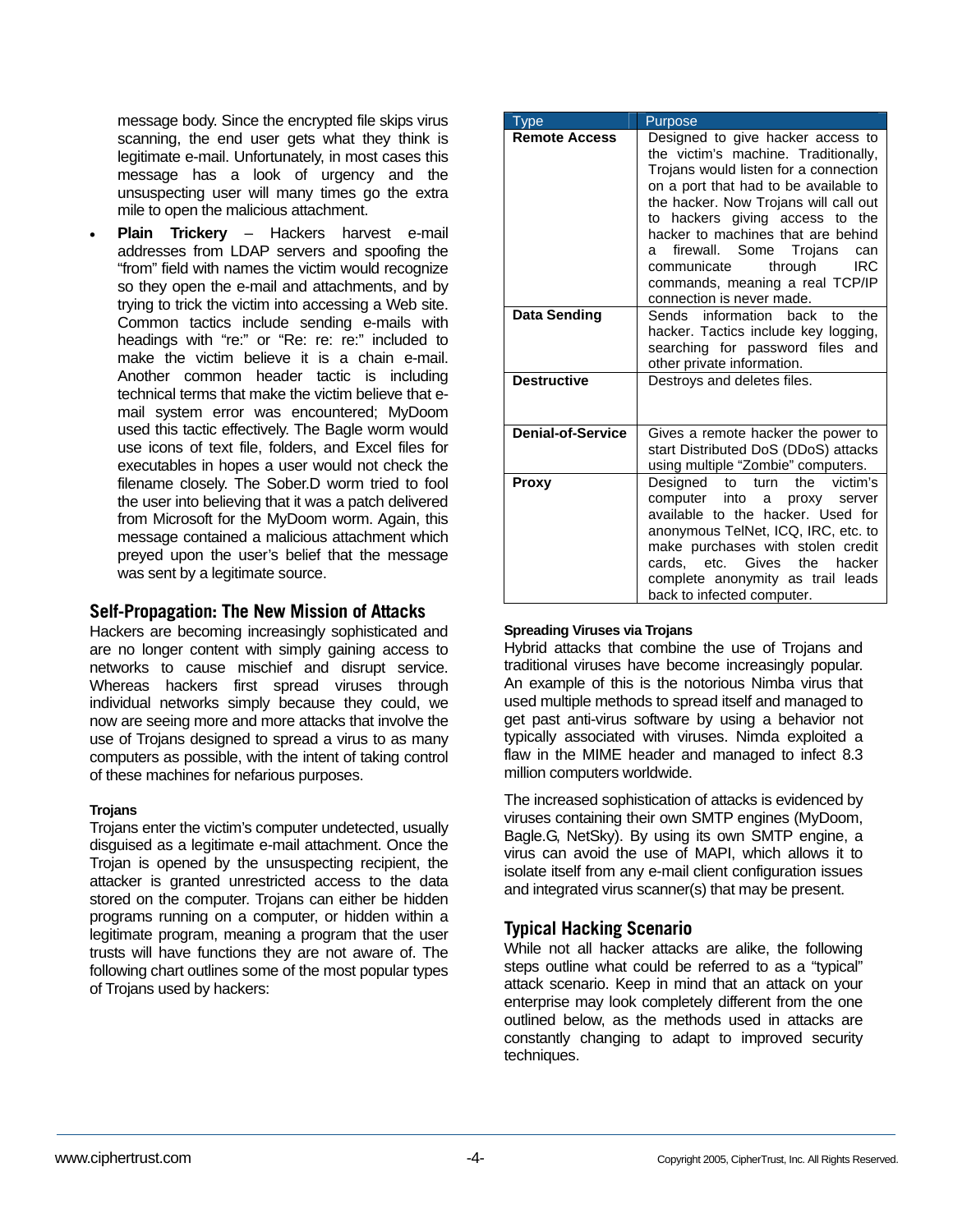#### **Step 1: Outside Reconnaissance**

The intruders will attempt to find out as much information as possible without actually exposing themselves. They will do this by finding public information or appearing as a normal user. In this stage, you really can't detect them. The intruders will do a 'whois' lookup to find as much information as possible about your network as registered along with your Domain Name. The intruders might walk through your DNS tables (using 'nslookup', 'dig', or other utilities to do domain transfers) to find the names of your machines. The intruders will browse other public information, such as your public Web sites and anonymous FTP sites. The intruders might search news articles and press releases about your company.

Additionally, many attackers will resort to social engineering steps in an effort to perform their outside reconnaissance. For example, an attacker might call an employee on the phone posing as a member of the Information Technology department. The attacker might then request personal information from the vulnerable employee such as username or password information. Unfortunately many unsuspecting employees when presented with a supposed "authority figure" will give any information at their disposal, thus putting the organization at significant risk.

# **Step 2: Inside Reconnaissance**

Here, intruders use more technically invasive techniques to scan for information, but still don't do anything physically harmful. They might do a "ping" sweep in order to see which machines are active. They might do a UDP/TCP scan on target machines in order to see what services are available. They'll run utilities like "rcpinfo," "showmount" or "snmpwalk" in order to see what information is available. Hackers also will send e-mail to invalid users to receive error response so that they can determine information such as how many hops are involved in the mail system, where in the infrastructure the company does recipient checking on inbound e-mails, and other information that can be gleaned from the data captured in e-mail headers. At this point, the intruders have engaged only in "normal" activity on the network and have not done anything that can be classified as an intrusion.

# **Step 3: Exploit**

At this point, the intruders cross the line and start exploiting possible holes in the target machines. The intruders might attempt to exploit well-known buffer overflow holes by sending large amounts of data, or may start checking for login accounts with easily guessable (or empty) passwords. The hackers may go through several stages of exploits. For example, if the hackers were able to access a user account, they will

now attempt further exploits in order to get root/admin access.

#### **Step 4: Foot Hold**

At this stage, the hackers have successfully gained a foot hold into your network by hacking into a machine. The intruders' main goal is to hide evidence of the attacks (doctoring the audit trail and log files) and make sure they can get back in again. They may install "toolkits" that give them access, replace existing services with their own Trojan horses that have backdoor passwords, or create their own user accounts. System Integrity Verifiers (SIVs) can often detect an intruder at this point by noting the changed system files. The hackers will then use the system as a stepping stone to other systems, since most networks have fewer defenses from inside attacks.

# **Step 5: Profit**

This is where it can get really ugly for an enterprise. The intruders now can take advantage of their status to steal confidential data, misuse system resources (i.e. stage attacks at other sites from your site), or deface Web pages, often receiving monetary rewards from behind-the-scenes benefactors.

Another scenario starts differently. Rather than attack a specific site, intruders might simply scan random Internet addresses looking for a specific hole. For example, intruders may attempt to scan the entire Internet for machines that have the SendMail DEBUG hole. They simply exploit such machines that they find. They don't target you directly, and they really won't even know who you are. (This is known as a "birthday attack"; given a list of well-known security holes and a list of IP addresses, there is a good chance that there exists some machine somewhere that has one of those holes).

# **The Hacker's Toolkit**

The following tools make up the standard "toolkit" for an intruder:

| Tool                         | Purpose                                                                                                                                                                                |
|------------------------------|----------------------------------------------------------------------------------------------------------------------------------------------------------------------------------------|
| Crack/NTcrack/L0pht<br>Crack | Crack network passwords using<br>dictionaries or brute force.<br>These packages also contain<br>utilities for dumping passwords<br>out of databases and sniffing<br>them off the wire. |
| <b>Exploit Packs</b>         | A set of one or more programs<br>that know how to exploit holes<br>on systems (usually designed to<br>be used once the targeted user<br>is logged on).                                 |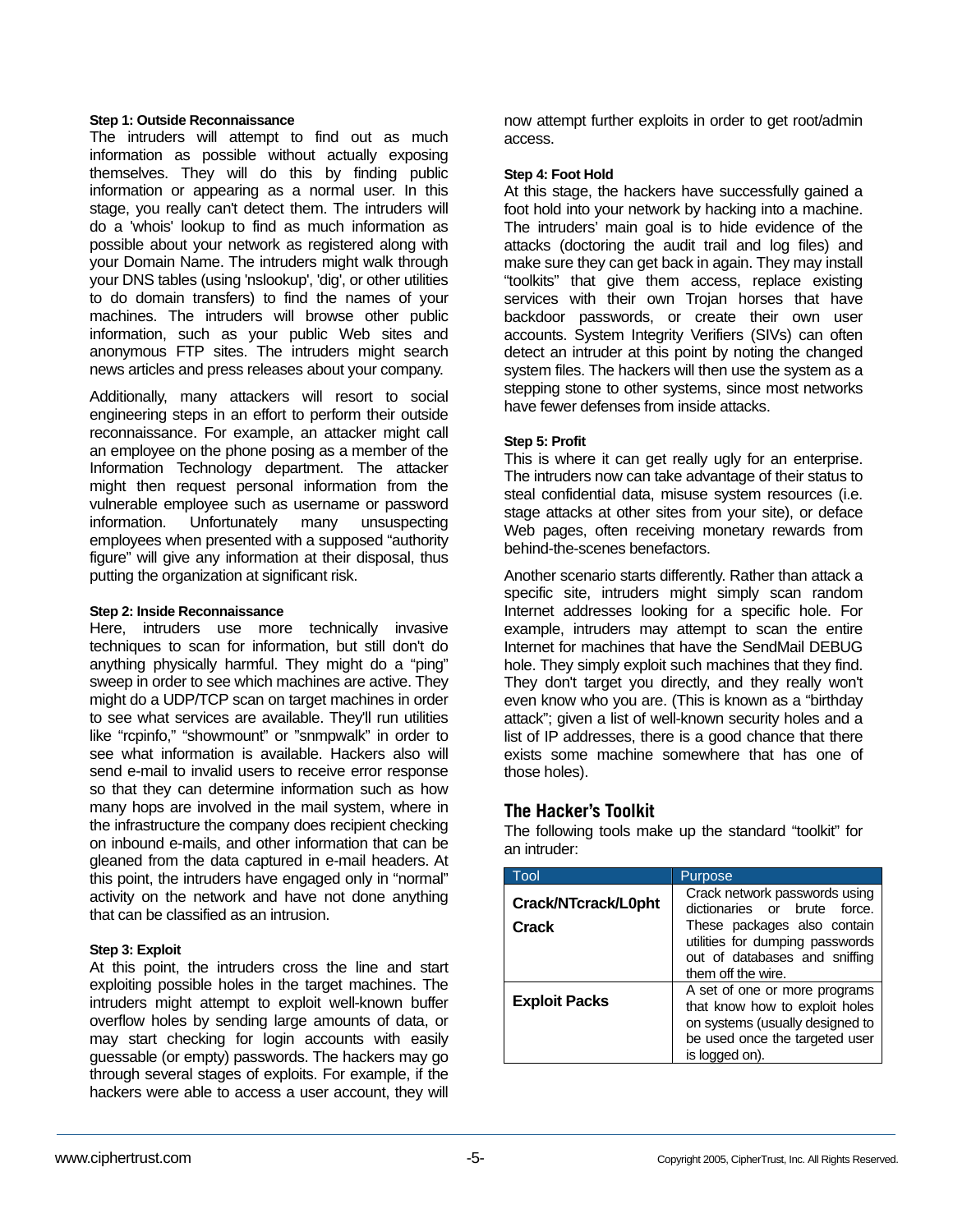| Tool                                       | Purpose                                                                                                                                                                                                                                                   |
|--------------------------------------------|-----------------------------------------------------------------------------------------------------------------------------------------------------------------------------------------------------------------------------------------------------------|
| <b>NAT</b>                                 | Based on the SAMBA code,<br>NAT is useful for discovering<br>NetBIOS/SMB information from<br>Windows and SAMBA servers.                                                                                                                                   |
| <b>Netcat</b>                              | Characterized as<br>TCP/IP<br>a<br>"Swiss Army Knife,"<br>netcat<br>allows intruders<br>script<br>to<br>protocol interactions, especially<br>text-based protocols.                                                                                        |
| <b>Ping Sweepers</b>                       | For pinging large numbers<br>of machines to determine<br>which ones are active.                                                                                                                                                                           |
| <b>Remote Security</b>                     | Programs such as SATAN that<br>look for a number of well known                                                                                                                                                                                            |
| <b>Auditors</b>                            | holes in machines all across the<br>network.                                                                                                                                                                                                              |
| <b>Scanners</b>                            | Programs like SATAN, ISS or<br>CyberCop Scanner that probe<br>the system for vulnerabilities.<br>These tools check for a huge<br>number of vulnerabilities and<br>are generally automated, giving<br>the hacker the highest return for<br>minimal effort. |
| <b>Sniffing Utilities</b>                  | For watching raw<br>network<br>traffic. such<br>Gobbler,<br>as<br>tcpdump, or even a Network<br>Associates Sniffer©<br><b>Network</b><br>Analyzer.                                                                                                        |
| <b>TCP and UDP Port</b><br><b>Scanners</b> | scanning/strobing/probing<br>For<br>which TCP ports are available.<br>TCP port scanners can also run<br>in a number of stealth modes to<br>evade loggers.                                                                                                 |
| <b>War Dialers</b>                         | Look for dial-in ports by dialing<br>multiple phone numbers.                                                                                                                                                                                              |

# **Protect Your Enterprise**

As businesses place increasing reliance on e-mail systems, they must address the growing security concerns from both e-mail borne attacks and attacks against vulnerable e-mail systems. When enterprise email systems are left exposed by insecure devices, hackers can enter the organization and compromise the company's corporate backbone, rendering investments in information technology security useless. The implications from a security breach can impact the company's reputation, intellectual property and ability to comply with government regulations. The only way for organizations to fortify their e-mail systems is to use a comprehensive e-mail security gateway to lock down the e-mail systems. This approach includes:

1. **Locking down the e-mail system at the perimeter** – Perimeter control for the e-mail systems starts with deploying an e-mail gateway. The e-mail gateway should be

purpose-built with a hardened operating system, and intrusion detection capabilities to prevent the gateway from being compromised.

- 2. **Securing access from outside systems** The e-mail security gateway must be responsible for handling traffic from all external systems, and must ensure that traffic passed through is legitimate. By securing access from outside, applications like Web mail are prevented from being used to gain access to internal systems.
- 3. **Real-time monitoring of e-mail traffic** Real-time monitoring of e-mail traffic is critical to preventing hackers from utilizing e-mail to gain access to internal systems. Detection of attacks and exploits in e-mail, such as malformed MIME, requires continuous monitoring of all e-mail.

An e-mail security gateway should provide the following benefits:

# **Simplify Administrator Work**

Rather than having multiple appliances from different vendors provide piecemeal protection for different areas of your e-mail network, the e-mail security solution that protects your enterprise should be capable of protecting the entire e-mail system on its own. Comprehensive security must be purpose-built into the e-mail security appliance, not added as an afterthought.

# **Easy Integration**

Integrating an intrusion detection/prevention system can be complicated, depending on your requirements. However, these systems must not complicate a network, and they should not require the administrator to spend additional time managing them.

# **Easy Configuration**

Many intrusion detection systems are difficult to navigate and configure. A purpose-built e-mail security system containing intrusion detection and prevention should be easy to configure and manage, with settings based on established best practices based on your particular type of business.

# **About CipherTrust**

CipherTrust, Inc., the global market leader in messaging security, provides innovative solutions to stop inbound e-mail threats such as spam, viruses, intrusions, spyware, phishing, and protects against outbound policy and compliance violations. Recognized by IDC as the market leader, CipherTrust